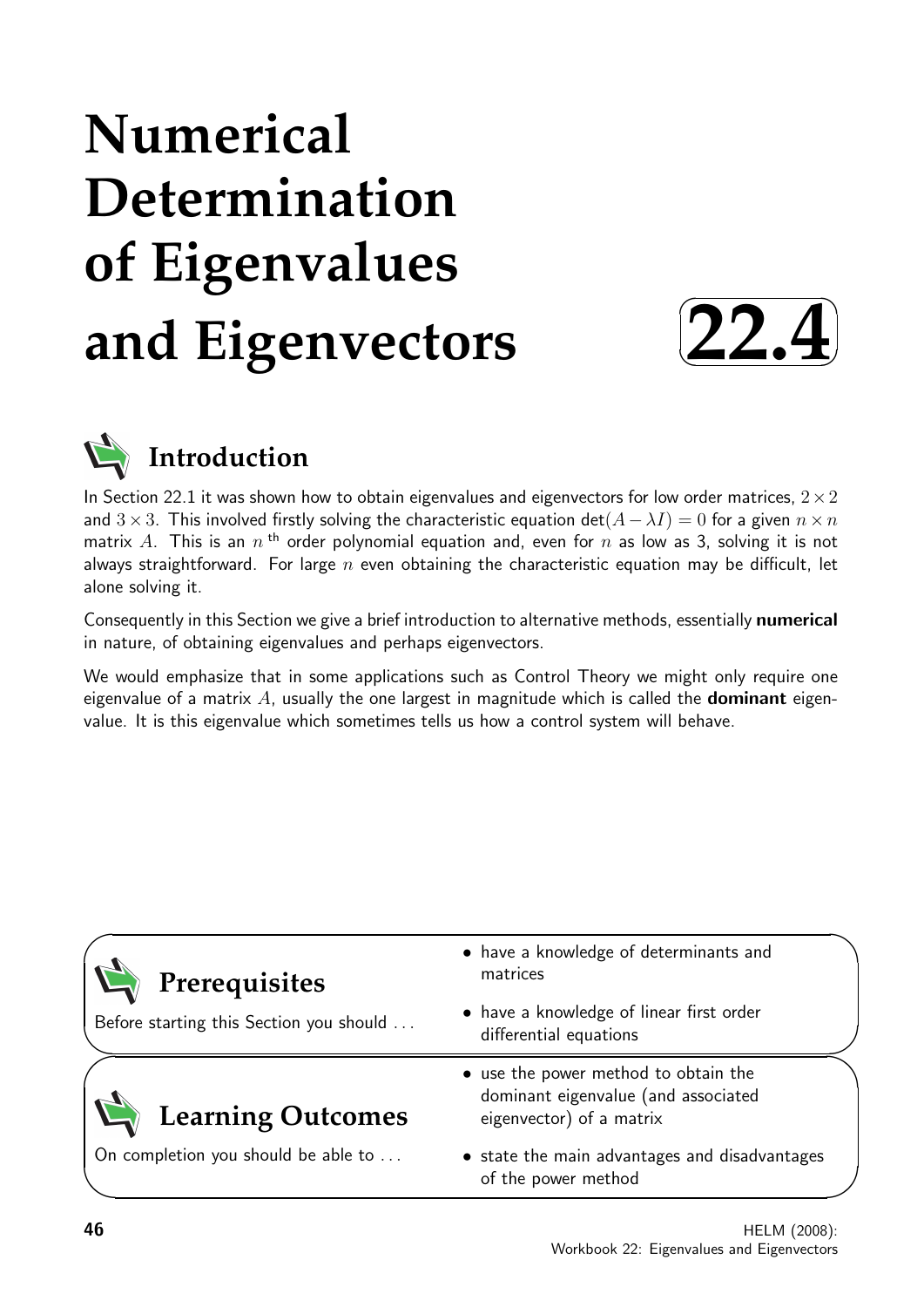

# **1. Numerical determination of eigenvalues and eigenvectors**

### **Preliminaries**

Before discussing numerical methods of calculating eigenvalues and eigenvectors we remind you of three results for a matrix A with an eigenvalue  $\lambda$  and associated eigenvector X.

- $\bullet$   $A^{-1}$  (if it exists) has an eigenvalue  $\frac{1}{\lambda}$ λ with associated eigenvector  $X.$
- The matrix  $(A kI)$  has an eigenvalue  $(\lambda k)$  and associated eigenvector X.
- The matrix  $(A kI)^{-1}$ , i.e. the inverse (if it exists) of the matrix  $(A kI)$ , has eigenvalue 1  $\lambda - k$ and corresponding eigenvector  $X$ .

Here  $k$  is any real number.

The matrix 
$$
A = \begin{bmatrix} 2 & 1 & 1 \\ 1 & 2 & 1 \\ 0 & 0 & 5 \end{bmatrix}
$$
 has eigenvalues  $\lambda = 5, 3, 1$  with associated eigenvectors  $\begin{bmatrix} 1/2 \\ 1/2 \\ 1 \end{bmatrix}$ ,  $\begin{bmatrix} 1 \\ 1 \\ 0 \end{bmatrix}$ ,  $\begin{bmatrix} 1 \\ -1 \\ 0 \end{bmatrix}$  respectively.  
The inverse  $A^{-1}$  exists and is  $A^{-1} = \frac{1}{3} \begin{bmatrix} 2 & -1 & -5 \\ -1 & 2 & -5 \\ 0 & 0 & \frac{3}{5} \end{bmatrix}$ 

Without further calculation write down the eigenvalues and eigenvectors of the following matrices:

(a) 
$$
A^{-1}
$$
 (b)  $\begin{bmatrix} 3 & 1 & 1 \\ 1 & 3 & 1 \\ 0 & 0 & 6 \end{bmatrix}$  (c)  $\begin{bmatrix} 0 & 1 & 1 \\ 1 & 0 & 1 \\ 0 & 0 & 3 \end{bmatrix}^{-1}$ 

#### Your solution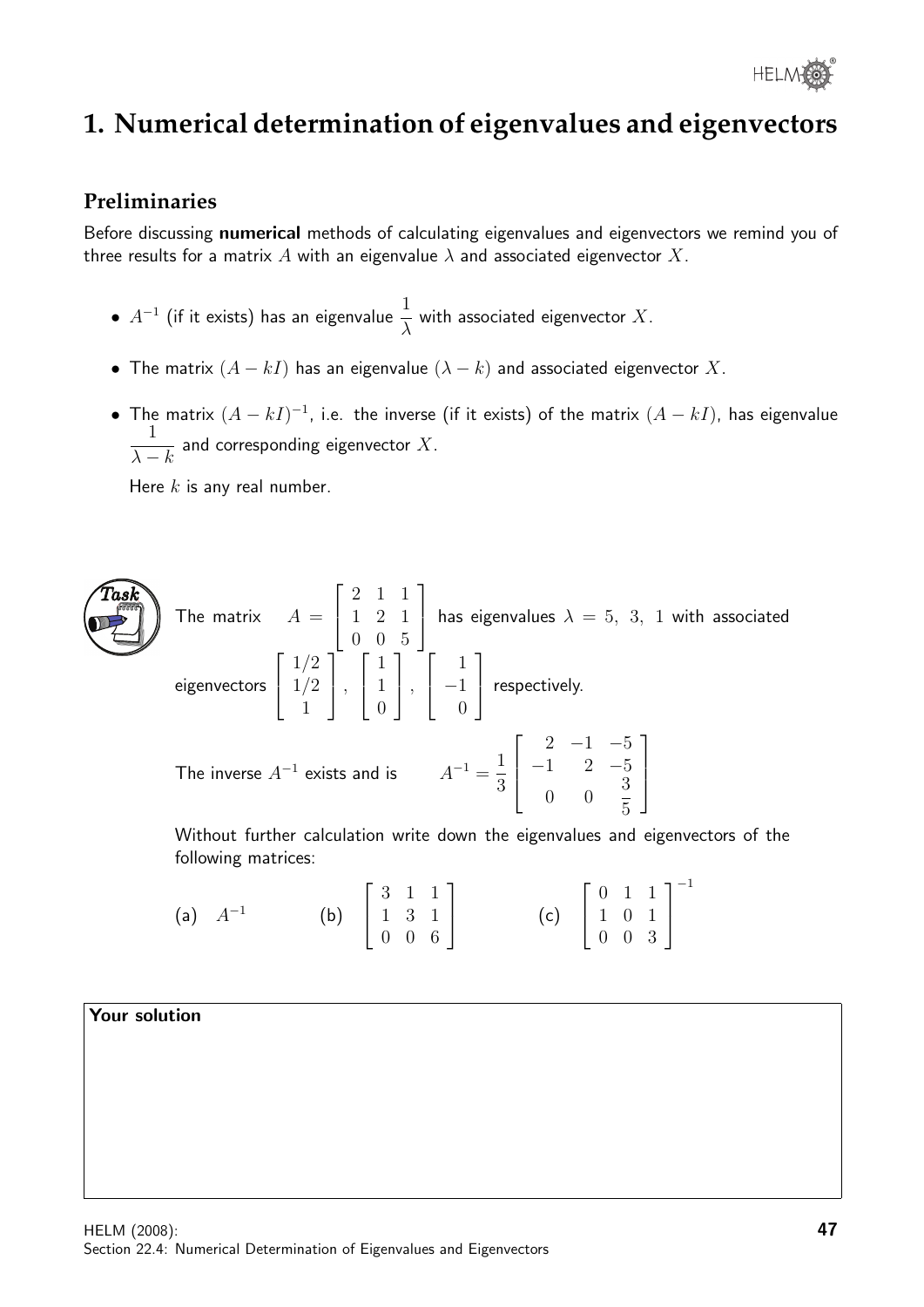#### Answer

- (a) The eigenvalues of  $A^{-1}$  are 1 5 , 1 3  $,~1.~$  (Notice that the dominant eigenvalue of  $A$  yields the smallest magnitude eigenvalue of  $A^{-1}$ .)
- (b) The matrix here is  $A + I$ . Thus its eigenvalues are the same as those of A increased by 1 i.e. 6, 4, 2.
- (c) The matrix here is  $(A 2I)^{-1}$ . Thus its eigenvalues are the reciprocals of the eigenvalues of  $(A-2I)$ . The latter has eigenvalues  $3, 1, -1$  so  $(A-2I)^{-1}$  has eigenvalues  $\frac{1}{2}$ 3 , 1, −1.

In each of the above cases the eigenvectors are the same as those of the original matrix  $A$ .

# **The power method**

This is a **direct iteration** method for obtaining the **dominant** eigenvalue (i.e. the largest in magnitude), say  $\lambda_1$ , for a given matrix A and also the corresponding eigenvector.

We will not discuss the theory behind the method but will demonstrate it in action and, equally importantly, point out circumstances when it fails.



Let  $A =$  $\begin{bmatrix} 4 & 2 \\ 5 & 7 \end{bmatrix}$ . By solving  $\det(A - \lambda I) = 0$  obtain the eigenvalues of A and also obtain the eigenvector associated with the dominant eigenvalue.

#### Your solution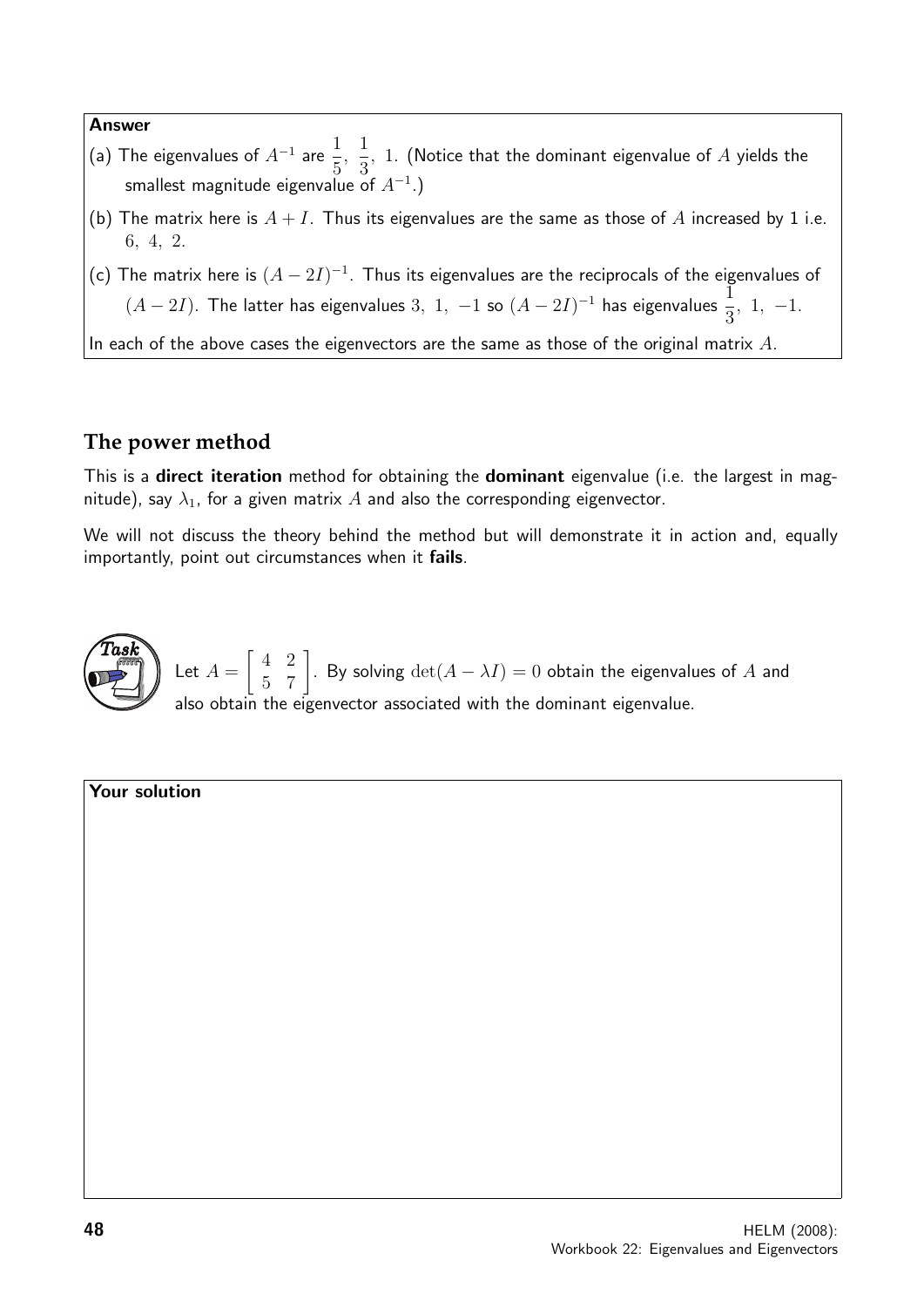

Answer  $\det(A - \lambda I) =$   $4 - \lambda$  2 5  $7 - \lambda$   $= 0$ which gives  $\lambda^2 - 11\lambda + 18 = 0 \Rightarrow (\lambda - 9)(\lambda - 2) = 0$ so  $\lambda_1 = 9$  (the dominant eigenvalue) and  $\lambda_2 = 2$ . The eigenvector  $X =$  $\lceil x \rceil$  $\hat{y}$ 1 for  $\lambda_1 = 9$  is obtained as usual by solving  $AX = 9X$ , so  $\left[\begin{array}{cc} 4 & 2 \\ 5 & 7 \end{array}\right] \left[\begin{array}{c} x \\ y \end{array}\right]$ 1 =  $\left[ \begin{array}{c} 9x \end{array} \right]$  $9y$ 1 from which  $5x = 2y$  so  $X =$  $\lceil 2$ 5 1 or any multiple. If we normalize here such that the largest component of  $X$  is 1  $X =$  $\left[ 0.4 \right]$ 1 1

We shall now demonstrate how the power method can be used to obtain  $\lambda_1=9$  and  $X=$  $\lceil 0.4 \rceil$ 1 1

where  $A =$  $\begin{bmatrix} 4 & 2 \\ 5 & 7 \end{bmatrix}.$ 

• We choose an *arbitrary*  $2 \times 1$  column vector

$$
X^{(0)} = \left[\begin{array}{c} 1 \\ 1 \end{array}\right]
$$

• We premultiply this by A to give a new column vector  $X^{(1)}$ :

$$
X^{(1)} = \left[ \begin{array}{cc} 4 & 2 \\ 5 & 7 \end{array} \right] \left[ \begin{array}{c} 1 \\ 1 \end{array} \right] = \left[ \begin{array}{c} 6 \\ 12 \end{array} \right]
$$

 $\bullet\,$  We 'normalize'  $X^{(1)}$  to obtain a column vector  $Y^{(1)}$  with largest component 1: thus

$$
Y^{(1)} = \frac{1}{12} \left[ \begin{array}{c} 6 \\ 12 \end{array} \right] = \left[ \begin{array}{c} 1/2 \\ 1 \end{array} \right]
$$

• We continue the process

$$
X^{(2)} = A Y^{(1)} = \begin{bmatrix} 4 & 2 \\ 6 & 7 \end{bmatrix} \begin{bmatrix} 1/2 \\ 1 \end{bmatrix} = \begin{bmatrix} 4 \\ 9.5 \end{bmatrix}
$$

$$
Y^{(2)} = \frac{1}{9.5} \begin{bmatrix} 4 \\ 9.5 \end{bmatrix} = \begin{bmatrix} 0.421053 \\ 1 \end{bmatrix}
$$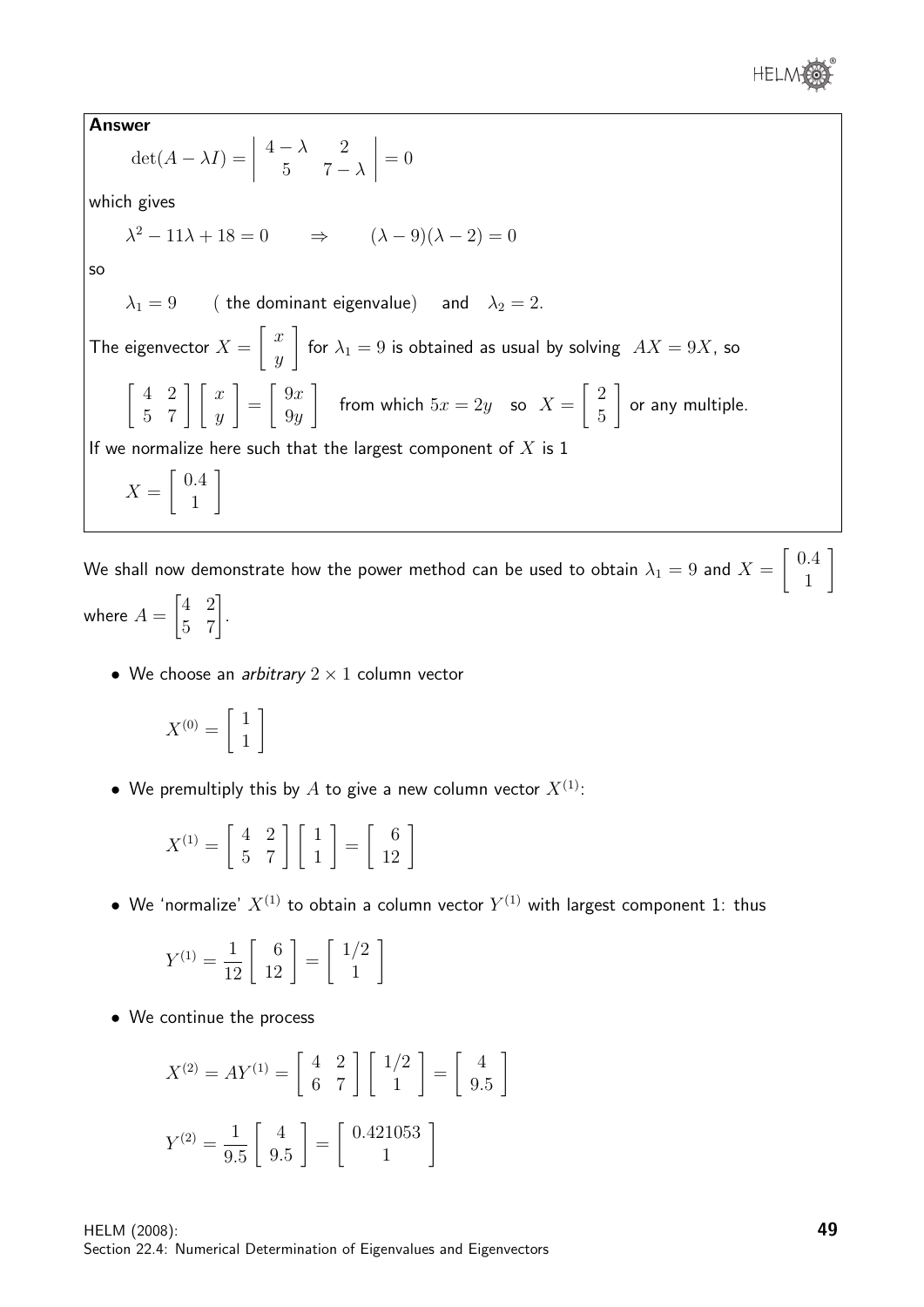

Continue this process for a further step and obtain  $X^{(3)}$  and  $Y^{(3)}$ , quoting values to 6 d.p.



The first 8 steps of the above iterative process are summarized in the following table (the first three rows of which have been obtained above):

| anıe |  |
|------|--|
|------|--|

| Step $r$ | (r)      | (r)      | $\alpha_r$ |          | $\mathcal{D}_{\mathcal{L}}$ |
|----------|----------|----------|------------|----------|-----------------------------|
|          | 6        | 12       | 12         | 0.5      |                             |
| 2        |          | 9.5      | 9.5        | 0.421053 |                             |
| 3        | 3.684211 | 9.105265 | 9.105265   | 0.404624 | 1                           |
| 4        | 3.618497 | 9.023121 | 9.023121   | 0.401025 | 1                           |
| 5        | 3.604100 | 9.005125 | 9.005125   | 0.400228 |                             |
| 6        | 3.600911 | 9.001138 | 9.001138   | 0.400051 |                             |
| 7        | 3.600202 | 9.000253 | 9.000253   | 0.400011 |                             |
| 8        | 3.600045 | 9.000056 | 9.000056   | 0.400002 |                             |

In Table 1,  $\alpha_r$  refers to the largest magnitude component of  $X^{(r)}$  which is used to normalize  $X^{(r)}$ to give  $Y^{(r)}.$  We can see that  $\alpha_r$  is converging to 9 which we know is the dominant eigenvalue  $\lambda_1$ of  $A$ . Also  $Y^{(r)}$  is converging towards the associated eigenvector  $[0.4, \; 1]^T.$ 

Depending on the accuracy required, we could decide when to stop the iterative process by looking at the difference  $|\alpha_r - \alpha_{r-1}|$  at each step.



Using the power method obtain the dominant eigenvalue and associated eigenvector of

$$
A = \begin{bmatrix} 3 & -1 & 0 \\ -2 & 4 & -3 \\ 0 & -1 & 1 \end{bmatrix}
$$
 using a starting column vector  $X^{(0)} = \begin{bmatrix} 1 \\ 1 \\ 1 \end{bmatrix}$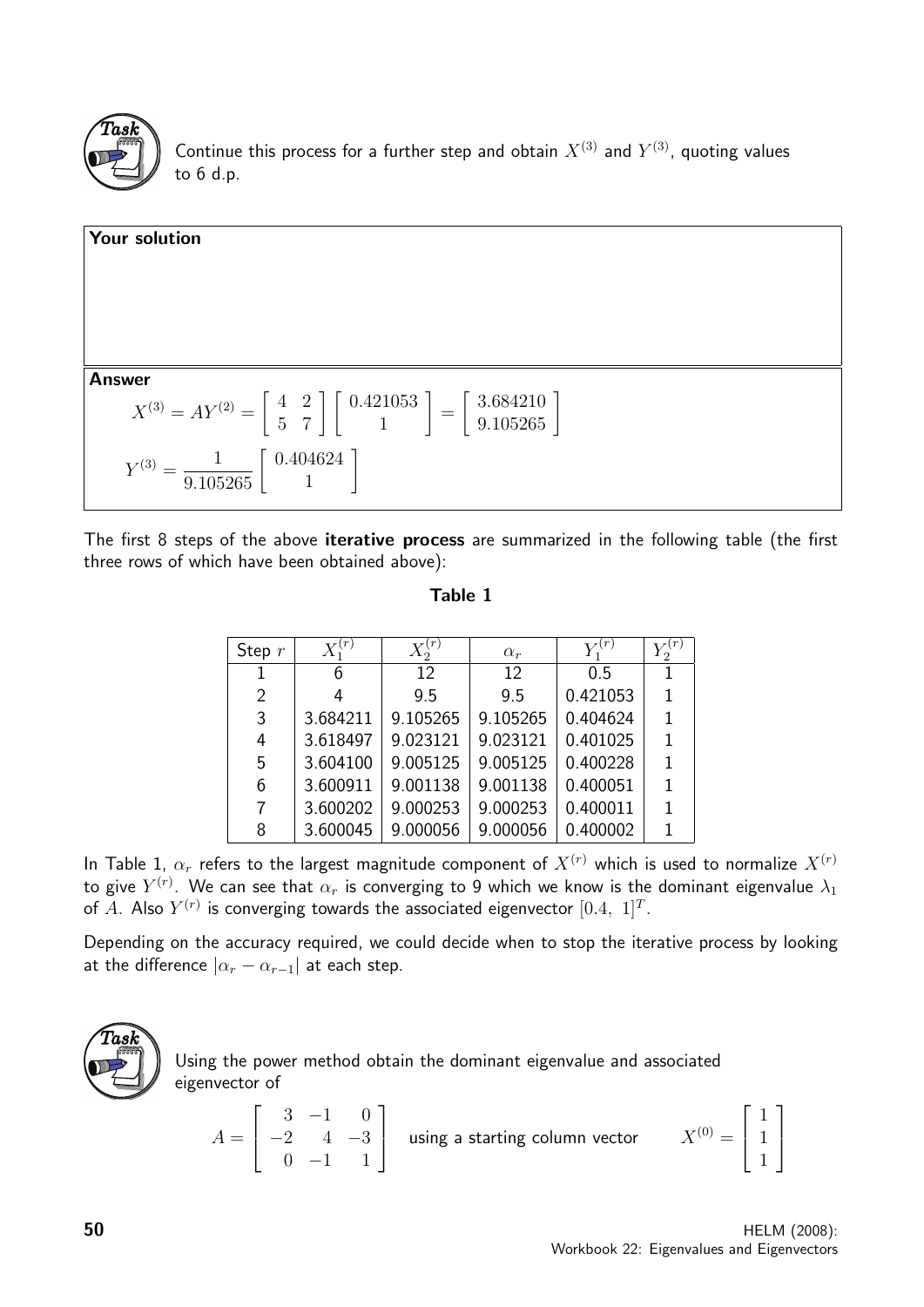

Calculate  $X^{(1)}$ ,  $Y^{(1)}$  and  $\alpha_1$ :

#### Your solution

#### Answer

$$
X^{(1)} = AX^{(0)} = \begin{bmatrix} 3 & -1 & 0 \\ -2 & 4 & -3 \\ 0 & -1 & 1 \end{bmatrix} \begin{bmatrix} 1 \\ 1 \\ 1 \end{bmatrix} = \begin{bmatrix} 2 \\ -1 \\ 0 \end{bmatrix}
$$
  
so  $Y^{(1)} = \frac{1}{2} \begin{bmatrix} 1 \\ -0.5 \\ 0 \end{bmatrix}$  using  $\alpha_1 = 2$ , the largest magnitude component of  $X^{(1)}$ .

Carry out the next two steps of this iteration to obtains  $X^{(2)}$ ,  $Y^{(2)}$ ,  $\alpha_2$  and  $X^{(3)}$ ,  $Y^{(3)}$ ,  $\alpha_3$ :



After just 3 iterations there is little sign of convergence of the normalizing factor  $\alpha_r$ . However the next two values obtained are

 $\alpha_4 = 5.7347 \qquad \alpha_5 = 5.4774$ 

and, after 14 iterations,  $|\alpha_{14} - \alpha_{13}| < 0.0001$  and the power method converges, albeit slowly, to

$$
\alpha_{14}=5.4773
$$

which (correct to 4 d.p.) is the dominant eigenvalue of A. The corresponding eigenvector is

 $\sqrt{ }$  $\overline{\phantom{a}}$ −0.4037 1 −0.2233 1  $\overline{1}$ 

It is clear that the power method requires, for its practical execution, a computer.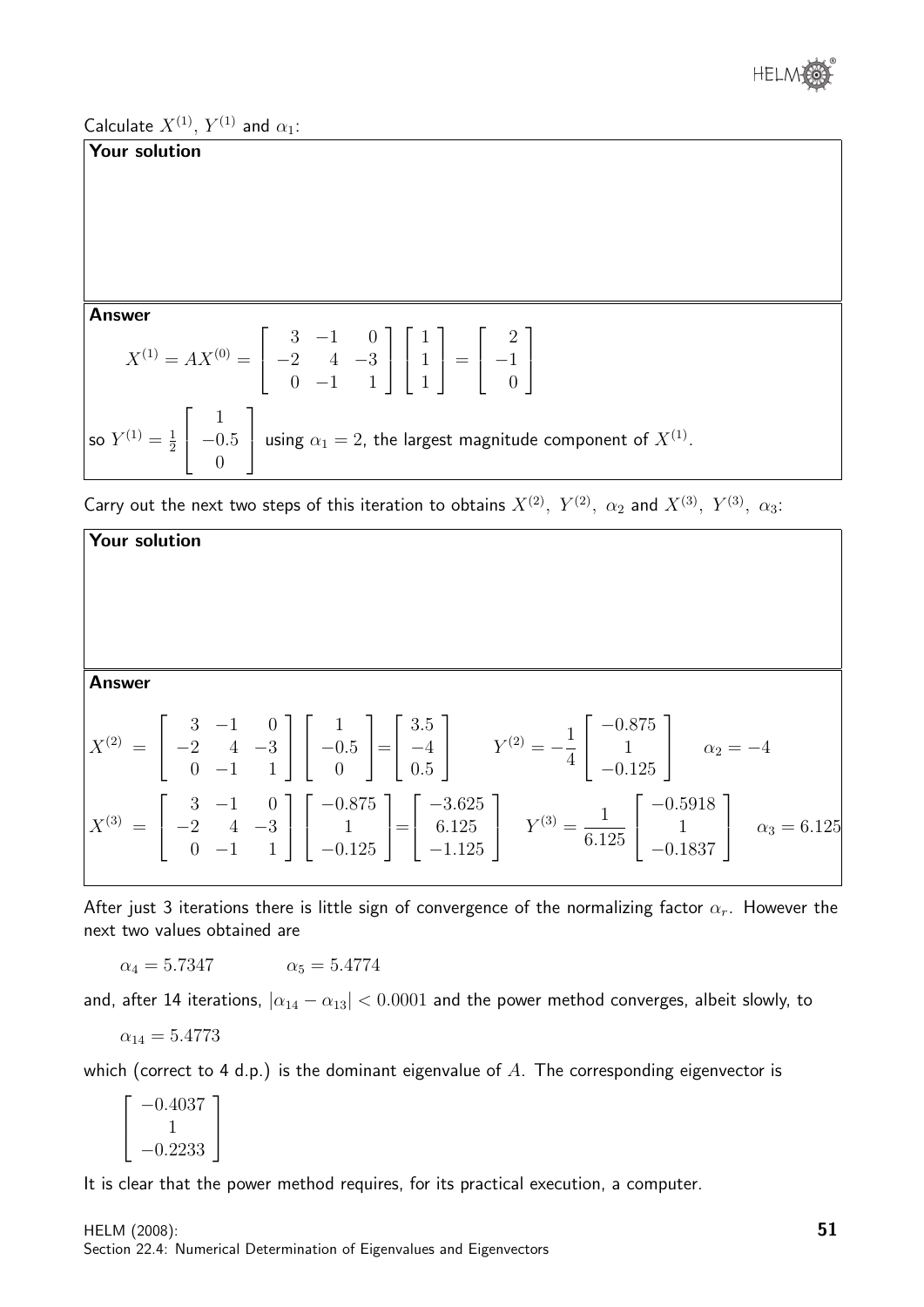# **Problems with the power method**

- 1. If the initial column vector  $X^{(0)}$  is an eigenvector of A other than that corresponding to the dominant eigenvalue, say  $\lambda_1$ , then the method will fail since the iteration will converge to the wrong eigenvalue, say  $\lambda_2$ , after only one iteration (because  $AX^{(0)} = \lambda_2 X^{(0)}$  in this case).
- 2. It is possible to show that the speed of convergence of the power method depends on the ratio

magnitude of dominant eigenvalue  $\lambda_1$ magnitude of next largest eigenvalue

If this ratio is small the method is slow to converge.

In particular, if the dominant eigenvalue  $\lambda_1$  is **complex** the method will fail completely to converge because the complex conjugate  $\overline{\lambda}_1$  will also be an eigenvalue and  $|\lambda_1| = |\overline{\lambda}_1|$ 

3. The power method only gives one eigenvalue, the dominant one  $\lambda_1$  (although this is often the most important in applications).

# **Advantages of the power method**

- 1. It is simple and easy to implement.
- 2. It gives the eigenvector corresponding to  $\lambda_1$  as well as  $\lambda_1$  itself. (Other numerical methods require separate calculation to obtain the eigenvector.)

# **Finding eigenvalues other than the dominant**

We discuss this topic only briefly.

#### 1. Obtaining the smallest magnitude eigenvalue

If A has dominant eigenvalue  $\lambda_1$  then its inverse  $A^{-1}$  has an eigenvalue  $\frac{1}{\lambda_1}$  $\lambda_1$ (as we discussed at the beginning of this Section.) Clearly  $\frac{1}{\sqrt{2}}$  $\lambda_1$ will be the smallest magnitude eigenvalue of  $A^{-1}.\:$  Conversely if we obtain the **largest** magnitude eigenvalue, say  $\lambda'_1$ , of  $A^{-1}$  by the power method then the <code>smallest</code> eigenvalue of A is the reciprocal,  $\frac{1}{\sqrt{2}}$  $\lambda'_1$ .

This technique is called the **inverse power method**.

#### Example

If 
$$
A = \begin{bmatrix} 3 & -1 & 0 \\ -2 & 4 & -3 \\ 0 & -1 & 1 \end{bmatrix}
$$
 then the inverse is  $A^{-1} = \begin{bmatrix} 1 & 1 & 3 \\ 2 & 3 & 9 \\ 2 & 3 & 10 \end{bmatrix}$ .

Using  $X^{(0)} =$  $\sqrt{ }$  $\overline{\phantom{a}}$ 1 1 1 1 in the power method applied to  $A^{-1}$  gives  $\lambda'_1 = 13.4090$ . Hence the smallest  $\sqrt{ }$ 0.3163 1

magnitude eigenvalue of A is  $\frac{1}{12.4}$ 13.4090  $= 0.0746$ . The corresponding eigenvector is  $\overline{\phantom{a}}$ 0.9254 1

 $\vert \cdot$